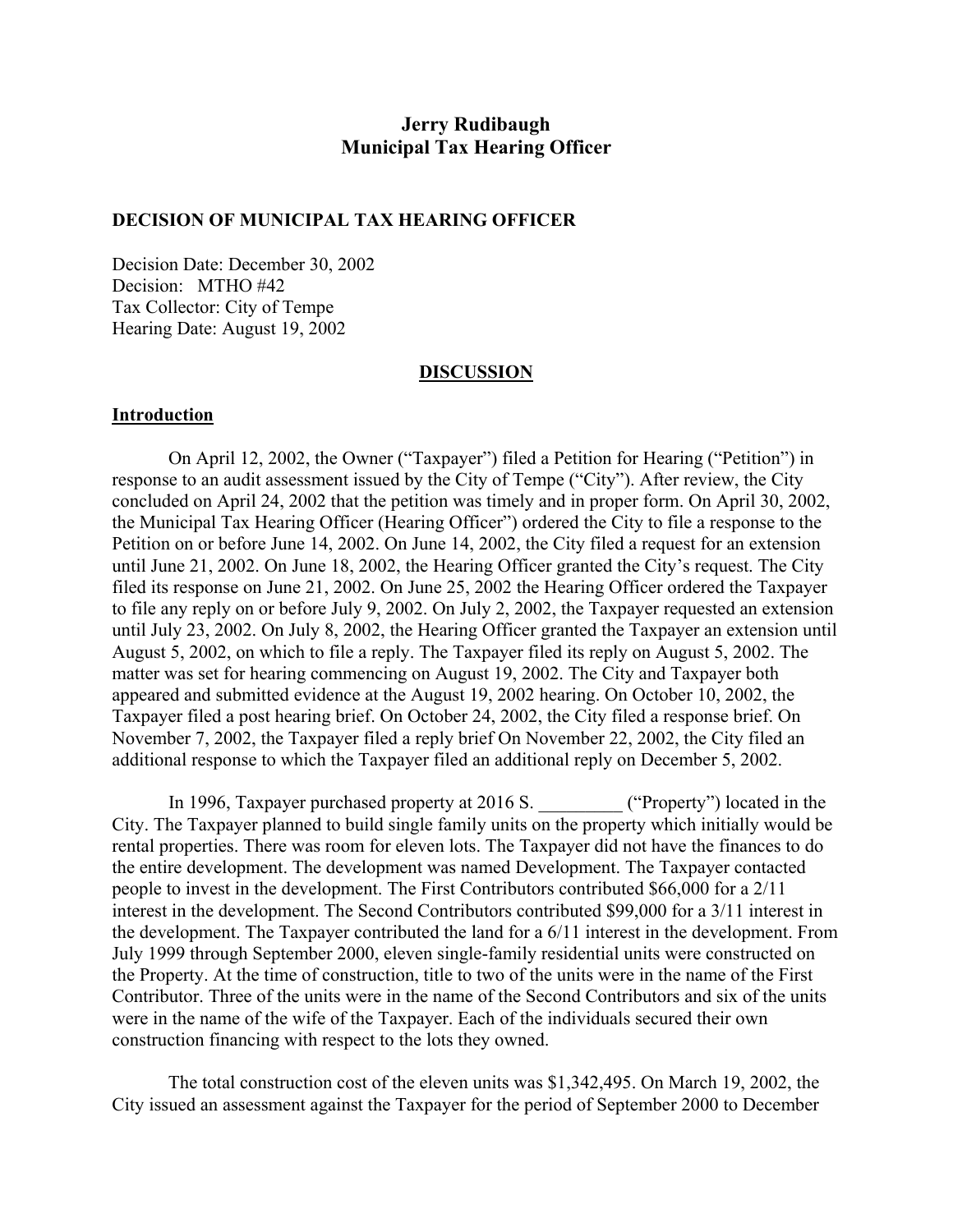2001 for unreported construction contracting pursuant to City code Section 16-415 ("Section 415"). The City issued an assessment for additional tax in the amount of \$14,153.81 plus penalties and interest. Subsequently, the penalty for late payment was waived.

### **City Position**

The City asserted there was no partnership agreement or other documentation to indicate a partnership was formed. Additionally, the City asserted that there was no capital contribution to the partnership. The City indicated that the First Contributor and the Second Contributor purchased two lots and three lots respectively from the Taxpayer. According to the City, the money from the purchases went to the Taxpayer. The City indicated that title to the lots remained at all times in the names of the individual owners and all loans and loan documentation remain in the names of the individual owners. The City also noted that the Taxpayer and his wife reported these properties and related income as individually owned, not partnership properties, on their Federal income tax return. The City asserted that each individual owner is licensed with the City for privilege tax purposes. According to the City, the wife of the Taxpayer sold unit #102 and retained all of the proceeds.

Based on all the above, the City argued that the Taxpayer cannot be an Owner-Builder acting on behalf of the "partnership" since no partnership existed. Further, the City asserted that the Taxpayer could not be an Owner-Builder because he bad no ownership interest in any of the properties at the time of construction.

According to the City, the Taxpayer acted as the contractor and was compensated as the contractor. The City disputed the Taxpayer's argument that ABC Homes Inc. ("ABC") was contracted to perform contracting services. The City asserted that the agreement with ABC limited the cope of work to "project management only". ABC was paid \$33,000 for its services. The Taxpayer, on the other hand, entered into written contracts with subcontractors and suppliers and signed all checks in payment for the subcontractors and suppliers. According to the City, the Taxpayer received payments totaling approximately \$115,000 for supervision and reimbursement of costs incurred. In at least one case, the Taxpayer and/or his management company (XYZ Management) entered into a written contract with a subcontractor (JKL Concrete Inc.) indicating XYZ Management was the contractor.

### **Taxpayer Position**

The Taxpayer argued that a partnership was formed to construct and operate a rental complex. Further, because the taxpayer was a partner in the partnership, he is not taxable as a construction contractor based on the rule laid out in Indigo Co. v. City of Tucson, 166 Ariz. 596,804P.2d129 ("Ct.App. 1991). During 1996, the Taxpayer purchased the Property. According to the Taxpayer, a partnership was formed with the Second Contributors and the First Contributor for development of the properties. The Second Contributors and First Contributors contributed \$99,000 and \$66,000 respectively, for a 3/11 interest and a 2/11 interest, respectively. The Taxpayer asserted that in order to obtain "clean" financing for the construction of his property, the partners deeded record ownerships of the properties to the individuals best able to obtain financing. According to the Taxpayer, The Taxpayer acted as the managing partner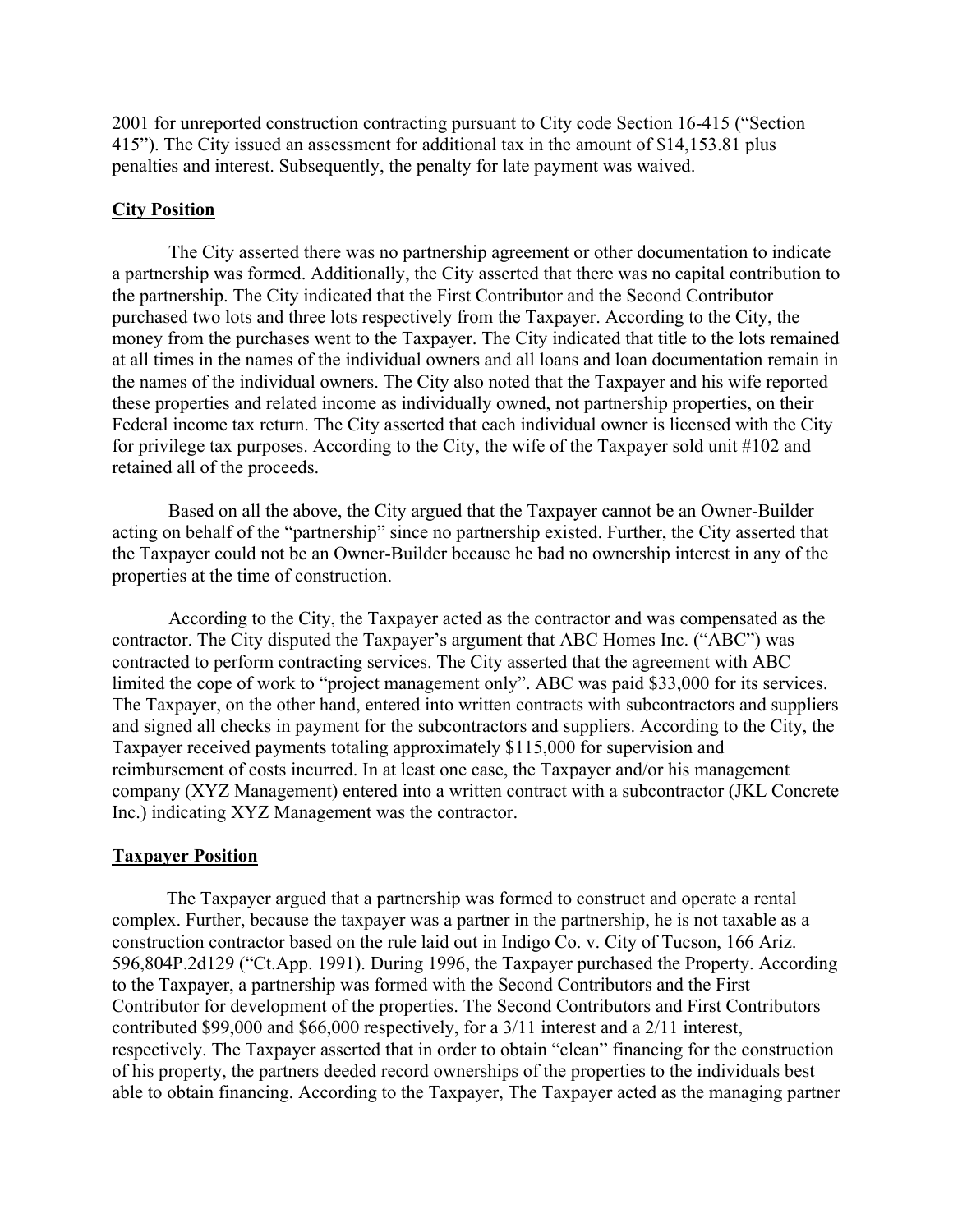in overseeing construction and providing progress payments during the construction process. The Taxpayer asserts that The Taxpayer had no tax license number as a construction contractor and provided no tax license number to any contractors to obtain tax exempt goods or services. The Taxpayer argued that the partnership hired Mr. John Smith of ABC Homes ("ABC") to provide construction contracting services and utilized ABC's tax license during the course of the project. The Taxpayer asserted that the partners pooled their interests in construction costs and when the construction was completed the partners divided the rent based on their interest in the partnership.

Based on the above, the Taxpayer argued the parties intended to enter into a partnership. According to the Taxpayer, a partnership is formed upon the agreement of "two or more persons to carry on as co-owners of a business for profit". The Taxpayer asserted that the most important factor in determining the existence of a partnership is the intention of the parties. The Taxpayer argued that The Taxpayer was a partner overseeing construction on partnership land and would have been an owner-builder and not a construction contractor. The Taxpayer understood that he was the non-taxable owner and paid sales tax on all purchases and payments to the trade contractors and suppliers. While the Taxpayer believes he was not a taxable construction contractor, in the alternative, the Taxpayer argues that the City must give him credit for taxes paid. The taxpayer attempted to obtain Assignment and Waiver forms from all suppliers and trade contractors in order to get credit for taxes paid.

According to the Taxpayer, the Taxpayer and his wife purchased six lots and held the lots as community property. Subsequently, in order to allow the Taxpayer's wife to more easily obtain financing for the construction on the lots, The Taxpayer quit claimed the six lots to his wife. The Taxpayer asserted that The Taxpayer did not intend to, and did not, transfer his community property interest with the quit claim deal. As a result, the Taxpayer argued that The Taxpayer was an owner of the property and thus not taxable under the City contracting classification.

The Taxpayer also argued that the Taxpayer's actions could be described as those of a construction manager or agent. The Taxpayer as the owner's representative paid the subcontractors from the funds received from the owner. As a result, the Taxpayer was not the "prime contractor" but rather the various subcontractors will be treated as the taxable prime contractor.

Based on the above, the Taxpayer requests the tax, interest and penalties be abated. Further, the Taxpayer argued that even if the tax is not abated the penalties should be waived because the Taxpayer had reasonable cause to believe he was not taxable as a construction contractor.

### **ANALYSIS**

The primary issue put forward in this case is whether or not the Taxpayer is a taxable construction contractor for the construction on the Property. The Taxpayer's core argument is that a partnership was formed to construct and operate a rental complex. While we concur with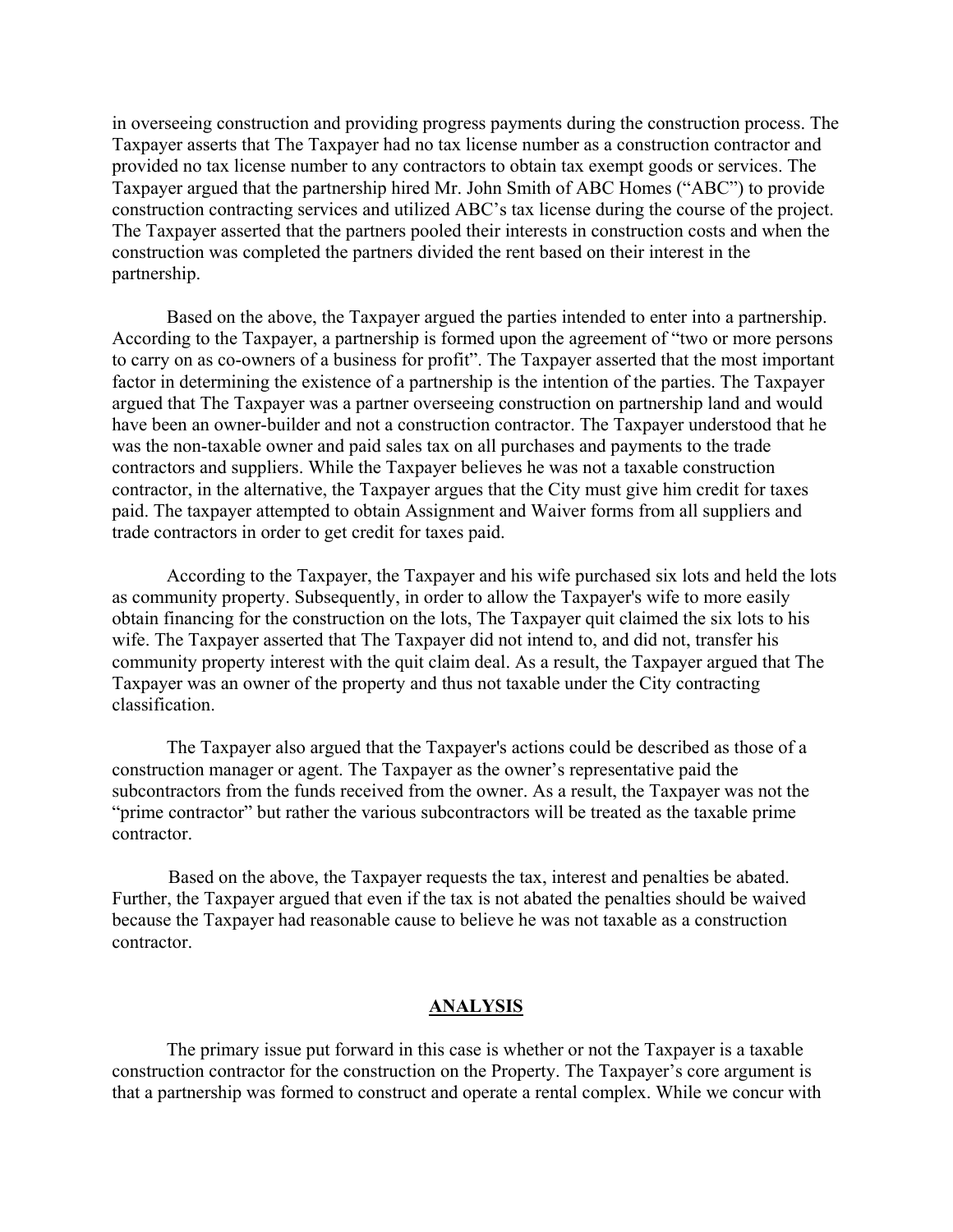the Taxpayer that a lack of partnership documentation is not the critical factor, we disagree with the Taxpayer that the facts and circumstances and intention of the parties in this case would conclude a partnership was formed. Clearly the parties intended some type of joint venture in construction and renting the eleven homes at Development. We do not conclude it was a partnership for the following reasons. (1) The individuals had separate loans for their respective lots and any foreclosure would be specific to the individual loan foreclosed on; (2) Title to the lots remain in the names of the individual owners; (3) The proceeds from the sale of any of the units would all go to the specific owner of that unit and would not be shared with the other owners; and (4) The various owners reported the properties and related income as individually owned, not partnership properties.

The Hearing Officer also disagrees with the Taxpayer's argument that The Taxpayer was an Owner-Builder. The Taxpayer deeded over his ownership share of the six lots to his wife so that she could obtain a loan by herself at an interest rate less than could be obtained with The Taxpayer as part owner. The Hearing Officer concludes that the Taxpayer cannot have it both ways. The property cannot be individually owned for loan purposes and jointly owned for construction purposes. In this case, the choice was made by The Taxpayer to deed over his ownership so that a lower interest rate could be obtained.

We must also disagree with the Taxpayer that The Taxpayer was acting as an agent of the owner and is not a taxable contractor. At a minimum, there would need to be evidence that The Taxpayer informed the various subcontractors that he was acting as an agent for the owners and thus the subcontractors would be liable for the tax. There was no such evidence presented. In fact, there was evidence that The Taxpayer on occasion represented himself as the general contractor for the project.

Based on the above, as well as the overall evidence presented, the Hearing Officer concludes that the Taxpayer was the taxable construction contractor for the Development project. Accordingly, the Taxpayer's protest of the City assessment is denied. We also conclude that the Taxpayer has provided reasonable cause for failing to timely pay his taxes and a waiver of the penalties is justified. Based on the Assignment form RST Hardware, it is appropriate for the Taxpayer to receive credit for taxes paid in the amount of \$3,024. As to the Assignment from DE Masonry, it appears as the Taxpayer may also be due an additional credit of \$1,562. We note that the City has opposed such a credit because the Assignment was for taxes paid to the City of Phoenix. We want to make it clear that if there is a dispute between the two Cities over taxes paid on the Development construction, the Taxpayer should not be part of that dispute pursuant to Model City Tax Code Section 565. In other words, if the taxes paid by DE Masonry to the City of Phoenix were for construction on Development, then the Taxpayer should receive credit for those taxes.

#### **FINDINGS OF FACTS**

1. On April 12, 2002, the Taxpayer filed a Petition in response to an audit assessment issued by the City.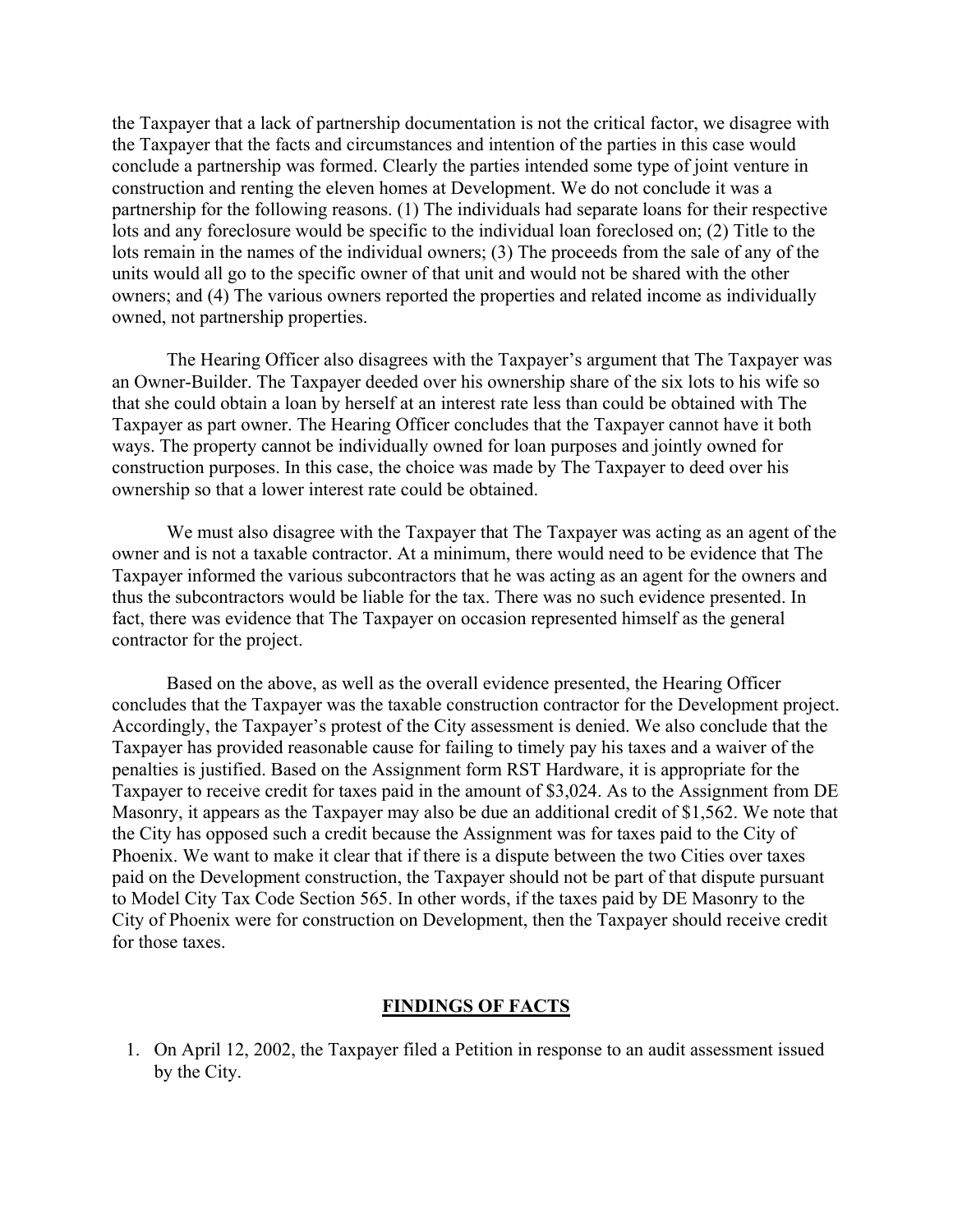- 2. After review, the Hearing Officer ordered the City to file a response to the Petition on or before June 14, 2002.
- 3. On June 14, 2002, the City filed a request for an extension until June 21, 2002.
- 4. On June 18, 2002 the Hearing Officer granted the City's request.
- 5. The City filed its response on June 21, 2002.
- 6. On June 25, 2002, the Hearing Officer ordered the Taxpayer to file any reply on or before July 9, 2002.
- 7. On July 2, 2002, the Taxpayer requested an extension until July 23, 2002.
- 8. On July 8, 2002, the Hearing Officer granted the Taxpayer an extension until August 5, 2002.
- 9. The Taxpayer filed its reply on August 5, 2002.
- 10. The matter was set for hearing commencing on August 19, 2002.
- 11. The City and Taxpayer both appeared and presented evidence at the August 19, 2002 hearing.
- 12. On October 10, 2002, the Taxpayer filed a post-hearing brief.
- 13. On October 24, 2002, the City filed a response brief.
- 14. On November 7, 2002, the City filed a reply brief.
- 15. On November 22, 2002, the City filed an additional response.
- 16. On December 5, 2002, the Taxpayer filed an additional reply.
- 17. In 1996, the Taxpayers purchased the Property located in the City.
- 18. The Taxpayers planned to build single family units on the Property which initially would be rental units.
- 19. There was room for eleven lots on the Property.
- 20. The Taxpayers did not have the finances to do the entire development.
- 21. The development was named Development.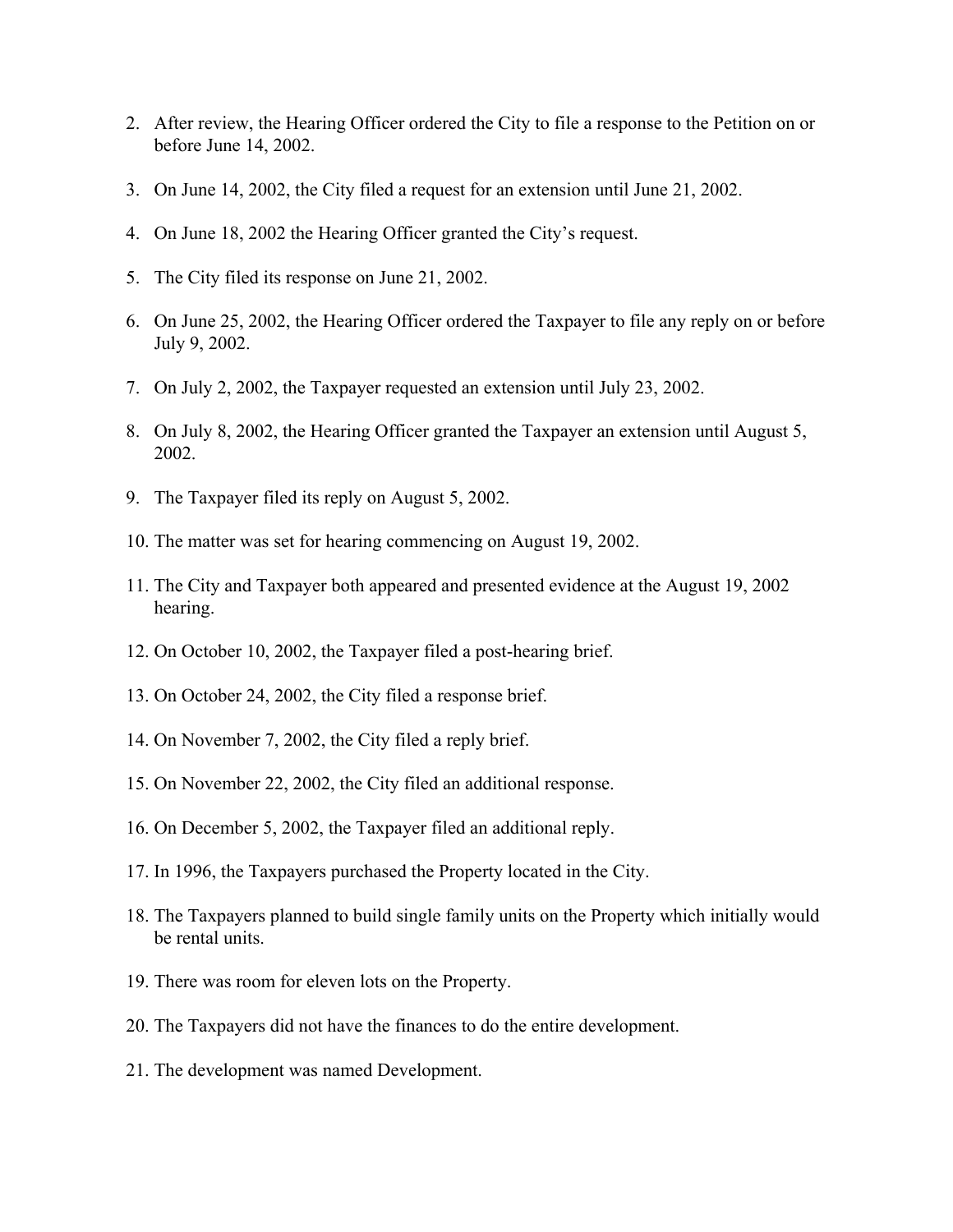- 22. The Taxpayers contacted people to invest in Development.
- 23. The First Contributors contributed \$66,000 for a 2/11 interest in Development.
- 24. The Second Contributors contributed \$99,000 for a 3/11 interest in Development.
- 25. The Taxpayers contributed the land for a 6/11 interest in Development.
- 26. From July 1999 through September 2000, eleven single-family residential units were constructed on the Property.
- 27. At the time of construction, title to two of the units were in the name for the First Contributor.
- 28. Three of the units were in the name of the Second Contributors.
- 29. Six of the units were in the name of the Taxpayer's wife.
- 30. Each of the individuals secured their own construction financing with respect to the lots they owned.
- 31. The total construction cost of the eleven units was \$1,342,495.
- 32. On March 19, 2002, the City issued an assessment against the Taxpayer for the period of September 2000 to December 2001 for unreported construction contracting pursuant to Section 415.
- 33. The City issued an assessment for additional tax in the amount of \$14,152.81 plus penalties and interests.
- 34. Subsequently, the penalty for late payment was waived.
- 35. Prior to construction of the eleven units, The Taxpayer transferred his interest in six units to his wife.
- 36. The Taxpayer had no tax license number as a construction contractor and provided no tax license number to any contractors to obtain exempt goods or services.
- 37. The Taxpayer and his wife reported the Development properties and related income as individually owned, not partnership properties on the Federal income tax returns.
- 38. The Taxpayer's wife sold unit # 102 and retained all of the proceeds without sharing with the other "partners".
- 39. The Taxpayer quit claimed all of his interest to the six lots to his wife.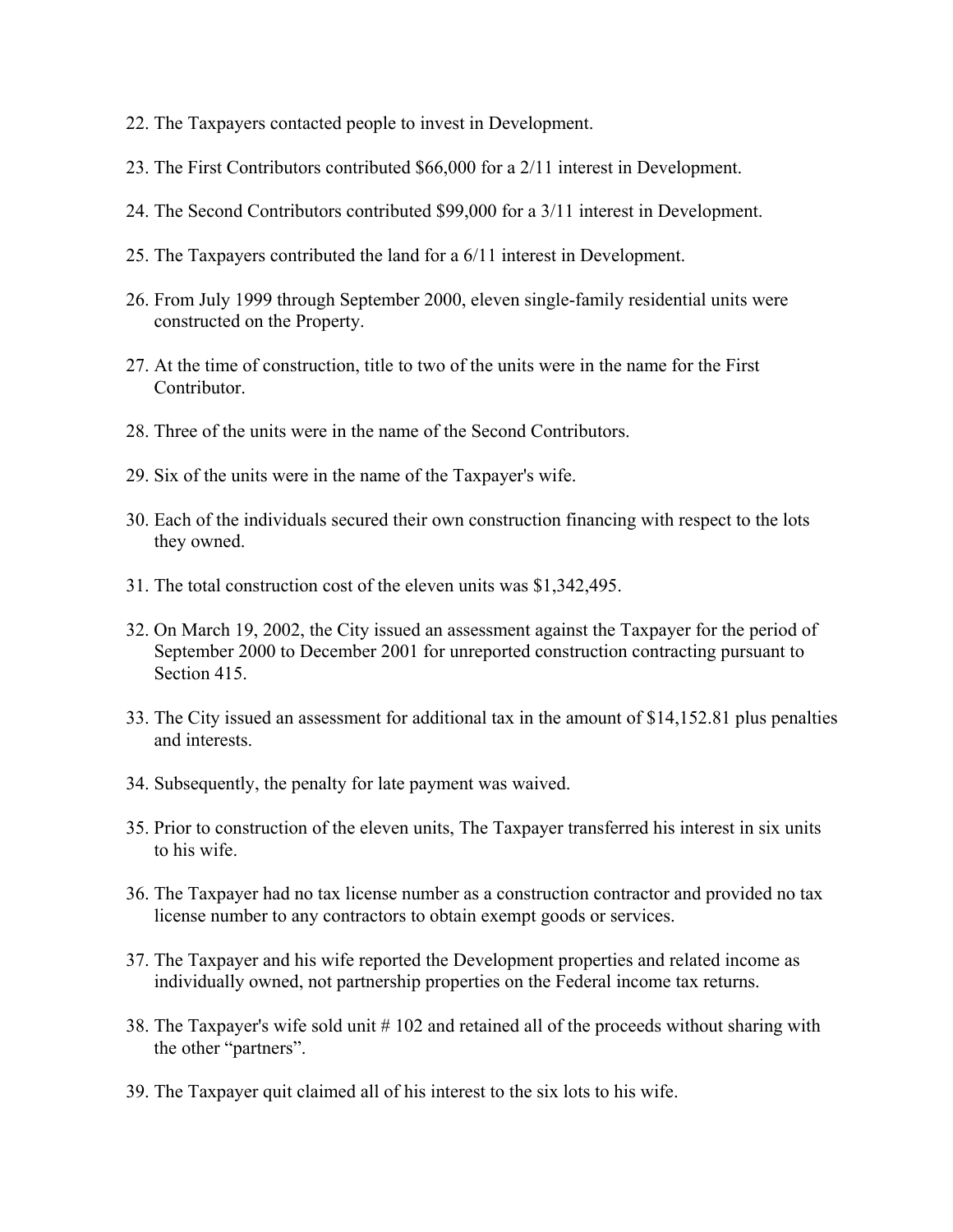- 40. XYZ Management was the Taxpayer's management company.
- 41. The Taxpayer and/or XYZ Management entered into contracts with subcontractors and suppliers, purchased materials, signed all checks in payment of subcontractors and suppliers, and also supervised construction.
- 42. The Taxpayer and/or XYZ Management entered into a contract with JKL Concrete Inc., with XYZ Management designated as the contractor and JKL as the subcontractor.
- 43. The Taxpayer did not hold himself out as the agent of the owner in dealing with the various subcontractors.
- 44. The debt service on the outstanding mortgages remained an individual obligation.
- 45. The Taxpayer and/or XYZ Management received compensation as the contractor.

# **CONCLUSIONS OF LAW**

- 1. Pursuant to ARS Section 42-6056, the Municipal Tax Hearing Officer is to hear all reviews of petitions for hearing or redetermination under the Model City Tax Code.
- 2. Section 415 taxes construction contracting income.
- 3. The Taxpayer had no ownership in any of the lots at the time of the construction of Development.
- 4. Based on the evidence submitted, the Taxpayer was a taxable construction contractor on the improvements made on the Property.
- 5. The Taxpayer should receive credit for taxes paid to subcontractors/suppliers in connection with the construction on the Property where applicable Assignment and Waiver forms have been provided.
- 6. The Taxpayer's protest should be denied.

## **ORDER**

It is therefore ordered that the April 12, 2002 Petition for Hearing filed by the Taxpayer of a tax assessment issued by the City of Tempe is hereby denied consistent with the following ordering paragraphs.

It is further ordered that the City of Tempe shall waive all penalties.